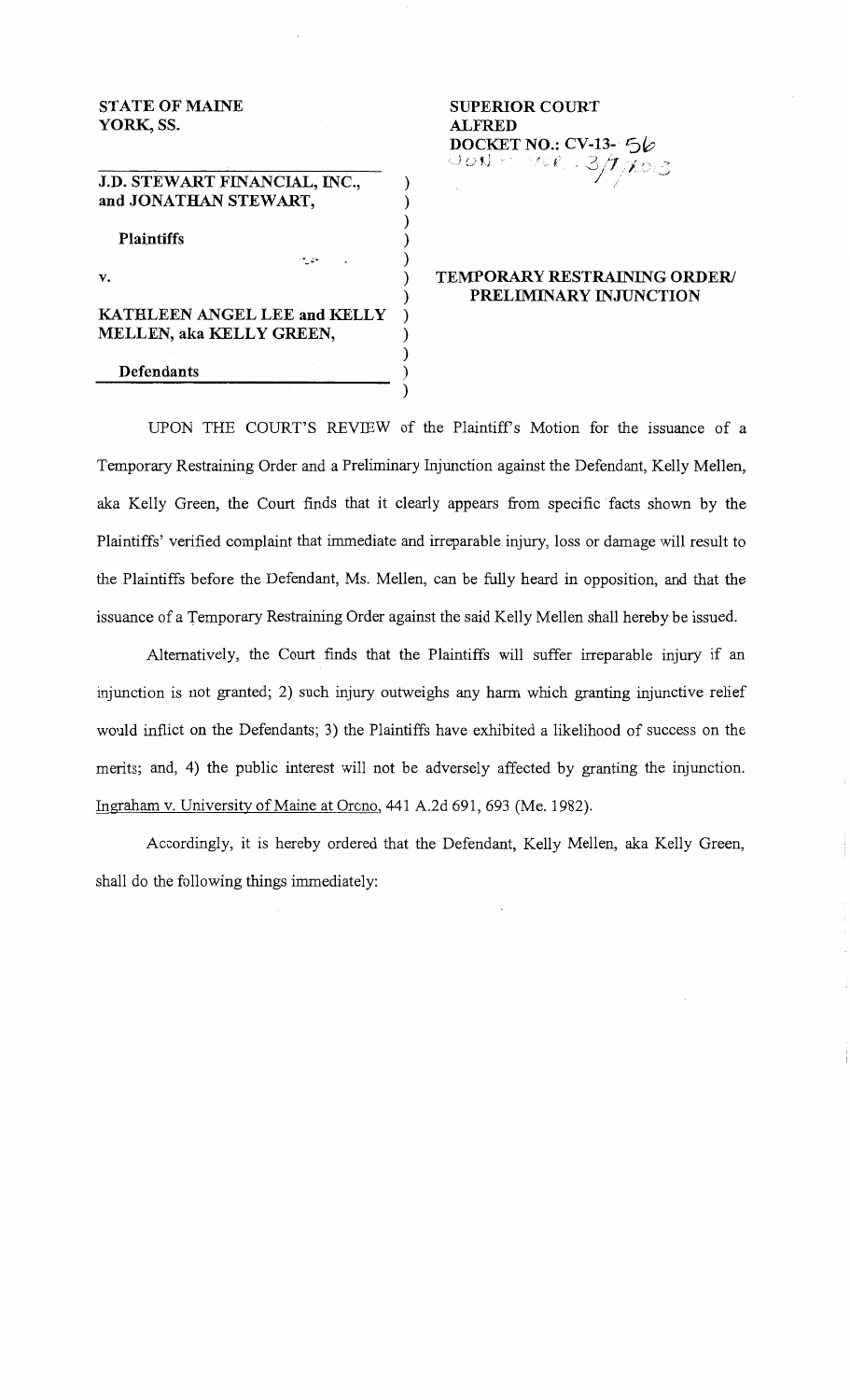- 1. Cease all income tax preparation and accounting work on behalf of any customer who was a customer of Thomas R. Lee Jr. Accounting while she was employed by that business;
- 2. Cease all communications with any customer who was a customer of Thomas R. Lee Jr. Accounting while she was employed by that business;
- 3. Cease making any print, written, internet or media references to her former affiliation with Thomas R. Lee Jr. Accounting;
- 4. Direct any customer who may contact Mellen in any manner and who was a customer of Thomas R. Lee Jr. Accounting to telephone J.D. Stewart Financial Services, Inc. at either their JDS's 74 Beach Street, Saco, ME 04072 office, telephone 207-283-0384, or at JDS's 76 Tandberg Trail, Windham, ME 04062 office, telephone 207-894-5523, as required by this Court's order requiring her to do so;
- 5. Refrain from giving any further explanations or information to any former Lee customers other than, if requested by them, their files, and to promptly report to Jonathan Stewart the date, identify of caller and phone number of each such customer;
- 6. Provide the Plaintiffs with a complete list of all customers who were customers of Thomas R. Lee Jr. Accounting while she was employed by that business, whom she has contacted in any way relating to her prospective or actual tax preparation business, and provide the Plaintiffs with a copy of all communications issued by her to such customers in that regard;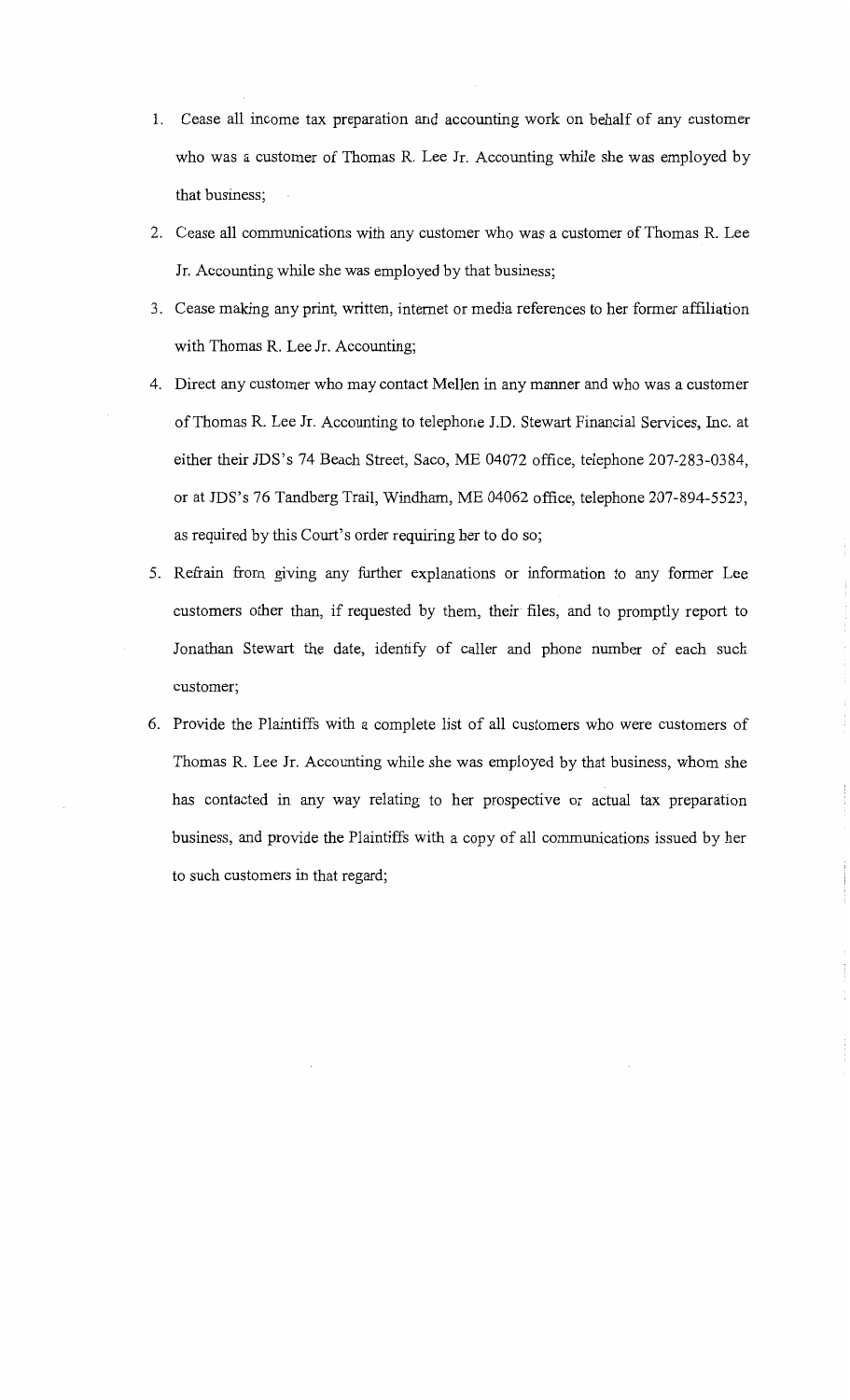- 7. Provide the Plaintiffs with a complete list of all customers who were customers of Thomas R. Lee Jr. Accounting while she was employed by that business, for whom she has been asked or directed to perform any tax or accounting work;
- 8. Provide the Plaintiffs with a complete and full accounting of all customers who were customers of Thomas R. Lee Jr. Accounting while she was employed by that business, from whom she has collected any funds or from whom she has requested the payment of any funds; and,
- 9. Provide to the Plaintiffs a complete listing of the full amounts billed by and paid to her by any former Lee business customers, including, also, the dates of invoicing and of payment and a complete and correct copy of all such invoices and records of payment.

The Clerk is directed and authorized to enter this Order on the docket by reference, pursuant to the provisions of Me.R.Civ.P.  $79(a)$ .

Date Justice **Date** 

 $3/7/13$ 

After review of pleadings and ora . After review of preach to canceled that arquient the court cannot courteve are vale  $u$ , thousand the purchase are only the purchase are somether WITHOUT OR UNDECT TO employment comence<br>agreement or und use of any customer list, there agreement or wood any customer live, there. which prome of care from Ms. Mency is included<br>is no duty of such existed, the impact of relief IN NO duty of such existed, the impact of revert<br>Funtry even if such existed, the impact of revert.<br>Sought upon here customers at I AN also exists  $\mu$ <sup>07</sup>(d) is deried.  $\int \psi$